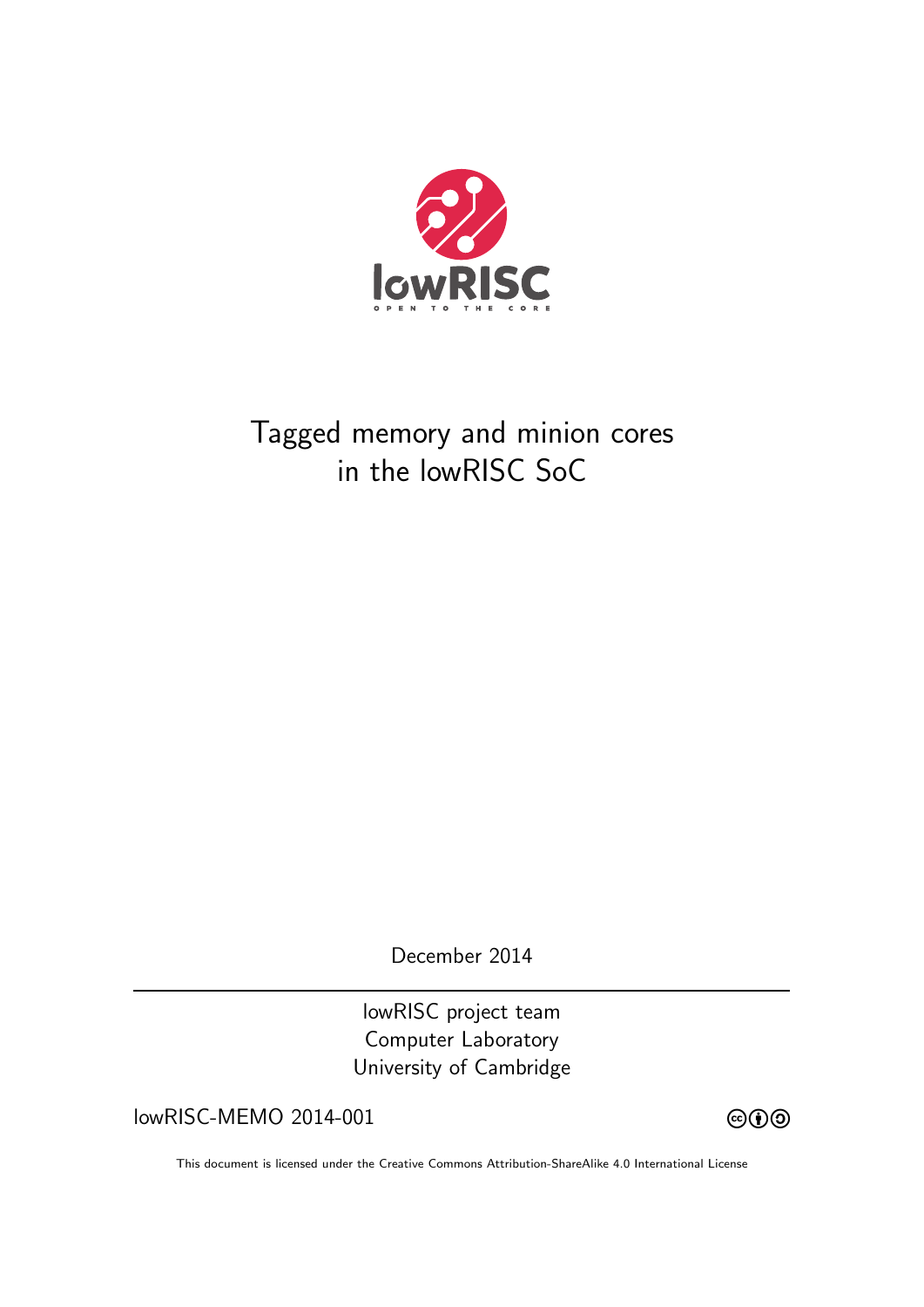# Tagged memory and minion cores in the lowRISC SoC

Alex Bradbury, Gavin Ferris, and Robert Mullins

## Introduction

The lowRISC project aims to produce a fully open-source System-on-Chip (SoC) implementing the open RISC-V instruction set architecture [15]. We plan to manufacture in volume and to distribute low cost development boards. The lowRISC platform intends to be open, secure, high performance, and flexible. We describe two features that will help support such goals, namely tagged memory and minion cores. We would like to start with a disclaimer of sorts – this document describes planned, unfinished and unpublished work. We are sharing our plans at such an early point in the open source spirit of "release early, release often" and to get as much feedback as possible. We are grateful to those who have already been so generous with their comments and ideas, which have been very helpful in further developing our thinking.

It would be grossly negligent to embark on a project like lowRISC without giving thought to the possibilities of improving upon the security features available in currently shipping processors. Tagged memory associates metadata with each memory location and can be used to implement fine-grained memory access restrictions. Attacks which hijack control flow can be prevented by using this protection to restrict writes to memory locations containing return addresses, function pointers, and vtable pointers. Importantly, we anticipate this can be implemented with a worstcase performance overhead of a few percent and a similarly low area cost. This fine-grained memory protection can be used automatically by the compiler, meaning improved security is available to existing programs without source code modifications. We intend to provide tagged memory alongside security features which are already commonly deployed such as secure boot, encrypted off-chip memory, and cryptographic accelerators.

The flexibility of many commercial SoCs is often limited by the provision of a fixed set of peripherals and limited or restricted documentation. Attempts to extend low-level I/O functionality by running code on the SoC's main processors is often both difficult and very inefficient. As a result, it is not uncommon for external microcontrollers and FPGAs to be added to fulfill the requirements of even relatively simple projects. We hope to overcome such issues and promote an open and flexible design through the addition of simple processors ("minions") with predictable timing and direct access to I/O. In addition to supporting software-defined peripherals, we envisage minion cores being used to filter I/O and run tasks with lower performance requirements in order to reduce energy usage.

The two features outlined actually represent the revival of two rather old ideas. The approach of dedicating cores to handle off-chip I/O goes back at least as far as the 1964 CDC6600 and has been adopted in various forms in commercial designs many times since. The provision of multiple core types representing different points on the power/performance spectrum is also a well established idea [9] and is exploited in many commercial SoCs today. Systems such as the IBM AS/400 featured tagged memory, and it has been used extensively in the research community to implement shadow memory or when investigating implementations of capability systems.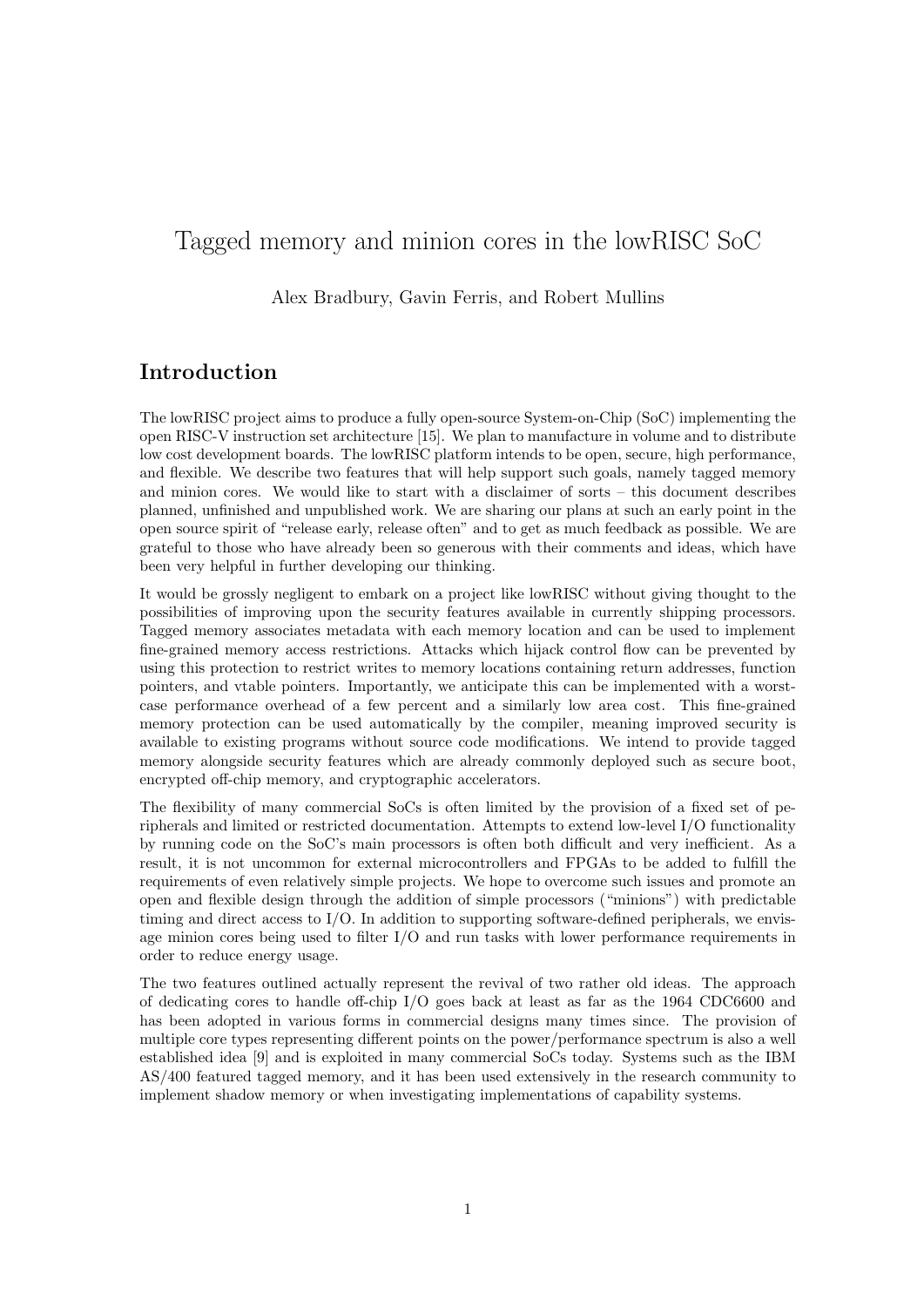# Tagged memory

#### Motivation

Computer systems are expected to not only perform their computations correctly and quickly, but also securely. We have been carefully considering the addition of new hardware features which may help to protect users of the lowRISC platform. Without the same concerns regarding legacy software faced by existing mainstream architectures, we are in an ideal position to introduce new changes to improve security. Despite this ability to make changes without concern for existing software, the addition we are pursuing could actually be added in a backwards compatible way to existing architectures. An analysis of the CVE database [13] showed the three most common exploit causes in the advisory database are cross site scripting, SQL injection, and buffer overflow. For some classes of attack, it isn't feasible for hardware designers to mitigate them directly. These are best approached through support of generalised security features like compartmentalisation through virtualisation. Stopping these attacks requires changes to development practices or programming language features, and the recent 'shellshock' [4] vulnerability is a good example of this. Memory safety issues on the other hand have frequently been addressed by changes to the hardware, compiler, and runtime.

The 'war in memory' [18] has evolved over the past several decades. Basic process isolation through the virtual memory system has been augmented by the widescale deployment of nonexecutable stack and heaps, address space layout randomisation, and stack canaries. Attackers are no longer able to inject and execute arbitrary shellcode, and the major mobile phone platforms execute installed applications in a sandbox environment that restricts access to dangerous libc functions. The foe's arsenal has evolved to include more sophisticated attacks which do not rely on code injection. In return-oriented-programming (ROP), arbitrary code execution is achieved by corrupting a code pointer (such as the return address) and chaining together the execution of multiple 'gadgets'. These small sequences of code in the original binary are used to implement the attack. In order to prevent such exploits, we must make it impossible for programming errors to allow code pointers to be overwritten.

We believe that memory tagging and the fine-grained memory protection it provides gives a meaningful increase in security at a low cost. A straightforward application of this feature is to protect return addresses, vtable pointers and other code pointers on the stack and heap in order to prevent code hijacking attacks. However we believe one of the advantages of tagged memory (and the reason we propose offering 2-bit tags) is that it can also be used for efficient implementation of a range of other tools, analyses, and security policies.

#### The tagged memory solution

In a tagged memory system every memory location is augmented with one or more tag bits that are accessed in parallel with the data. The simplest scheme to meet our goal of protecting code pointers, like the return address, would associate a single tag bit with each word in memory. Tagged memory can be approximated in software by maintaining a 'shadow memory', where loads and stores are instrumented with additional code to update this externally stored metadata appropriately. We aim to add hardware support for tags to maintain very low performance overheads.

In order to protect against corruption of the return address, the compiler is modified to generate instructions to mark the stack location where it is stored as read-only using an appropriate tag. In the event of a buffer overflow, any write to that memory location will fail and an exception will be raised. The vtable pointer inside  $C++$  objects would also be marked read-only in the same way. This can be implemented as an automatic compiler transformation and is not subject to issues like false positives seen with more complex schemes such as dynamic information flow tracking. Using tags in this way protects against stray writes (e.g. due to overflow of an array), but is not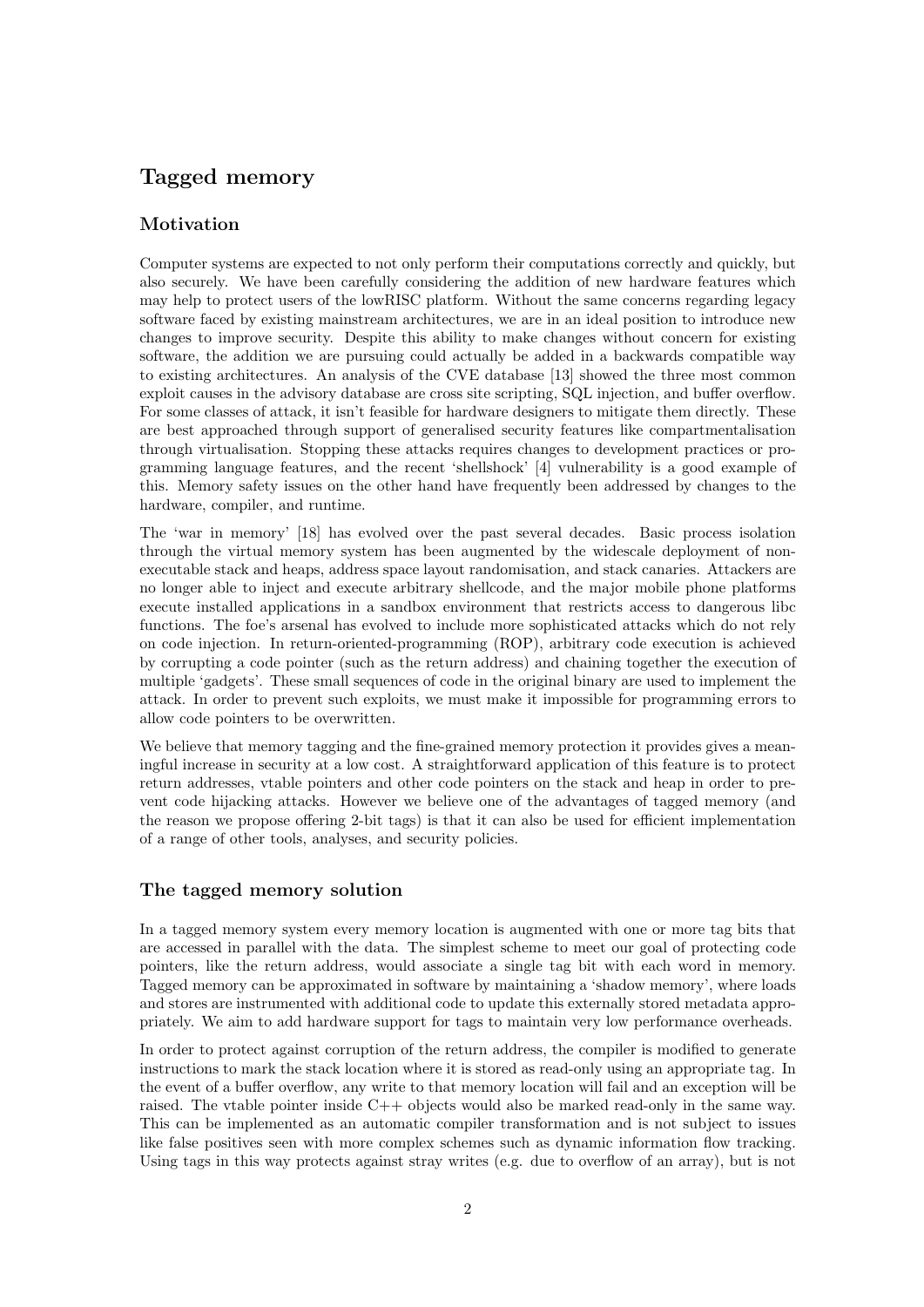alone sufficient to prevent attacks which exploit a use-after-free. A use-after-free bug is where a pointer remains in use after the underlying memory object has been freed. In the presence of such a bug, when the object is freed the tags marking the vtable as read-only would be cleared and the attacker may be able to manipulate memory allocation so as to cause their desired address to be placed at the location of the vtable pointer. Protecting against this simply requires checking that the tag is still present when loading a memory location used for storing a code pointer or vtable. With such an addition, the adversary is unable to hijack control flow to a specific location as long as the program does not allow them to tag arbitrary values with the same tag being used to protect control flow. A final caveat is that in the presence of a use-after-free bug, an object of a different type with compatible layout may be allocated in place of the previous object with a different but appropriately tagged vtable pointer. This gives some limited opportunity for exploitation, though is restricted to executing methods defined in such objects. Existing software techniques which put allocations of different types in separate pools can be used to totally prevent this class of attacks [1].

The bare minimum changes required for a tagged memory system to work are:

- Instructions to get and set memory tags.
- A modified compiler which will tag every code pointer and verify the tag is still present when loading it. The function prologue and epilogue will set and clear the tag on the return address.
- Modifications to the memory allocator to clear the tags upon freeing an allocation.
- Modifications to libc so that memcpy and memmove also copy the tags.
- The compiler and C++ runtime must be updated so that the presence of the tag on the vtable pointer is always checked upon virtual function call.
- The kernel virtual memory system must be updated to persist the appropriate tag bits when moving a page to secondary storage.

#### Implementation

As with many things in computer architecture, although the basic idea is simple there is a wide array of possible implementation choices with subtly different trade-offs. Provided there are only a small number of tag bits, tagged memory can be implemented efficiently by providing a tag cache at the memory interface to logically extend its width. L2 and L1 cache lines are extended to hold the tag bits associated with that line. The costs are a small increase in the L1 and L2 size and the extra area required to implement the tag cache. This cache can be small (e.g. 8KiB) and still have a very high hit rate. This implementation option requires only fairly small changes to the core and, for 64-bit words with 2-bit tags would give a  $1/32 \approx 3.2\%$  storage overhead and similarly small performance overhead provided the tag cache has a high hit rate. Once implemented, we will explore in detail whether 2-bit tags offers the best trade-off in terms of functionality versus overhead.

The choice of a 2-bit over a single-bit scheme increases overheads by 2x, but in return allows up to three distinct tags to be used. Every 64-bit word has a 2-bit tag associated with it. You can use these two bits arbitrarily, but there is also the option of having some of the mappings trigger an exception. The CPU can be configured such that the tags have the following meanings:

- $\bullet$  00: No effect
- 01: Exception on read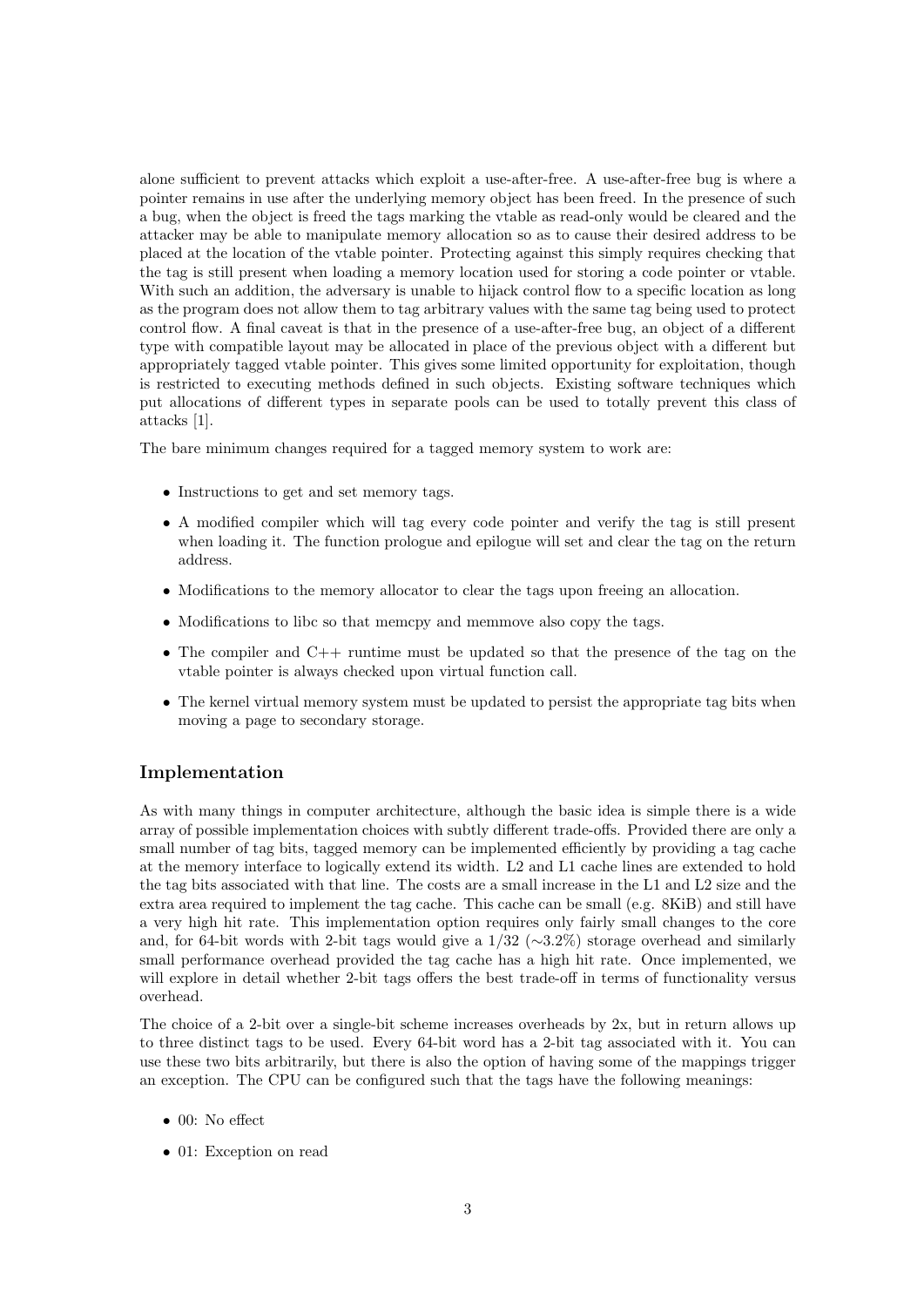- 10: Exception on write
- 11: Exception on read or write

The possibility of monitoring an arbitrary address allows for infinite hardware watchpoints, a valuable feature for a wide range of software analyses [7]. This can be used in order to implement a more complicated software-supported tagging or shadow memory scheme with lower performance overhead, as accesses to particular parts of memory can be instrumented without rewriting all load or store operations.

#### Additional uses

The primary motivation that led us down the path of tagged memory is the desire to protect regions of memory at a finer granularity than a single page. However, support for tagged memory actually has a much wider range of potential uses. Fine-grained memory protection can eliminate the need for canaries to detect overflow of buffers on the stack or heap. Marking the word that would have been used as a canary as read-only provides a greater level of protection with lower overhead, with no need to generate a secret. It could also be used to mark data on the stack or heap as read-only, though the caveat mentioned previously in this document is important – if an adversary can insert arbitrary data tagged in the same way as protected code pointers, this could be used to exploit a use-after-free bug by constructing a fake vtable pointer.

Hardware-supported memory tagging can be used as a building block for a more efficient implementation of analyses such as those provided by AddressSanitizer/ThreadSanitizer/MemorySanitizer. The exception handler can be used to invoke software hooks to perform more complex validation of accesses. If two bits per word are insufficient, the exception handler can be used to update arbitrary shadow memory data stored in memory. To ensure the tagged memory system can outperform dynamic binary instrumentation for these uses, we will investigate low-cost user-level interrupts. Tagging can also be useful even in memory-safe languages which already protect against control-flow hijacking. For instance, they could be used to mark pointers for efficient garbage collection.

The tag bits could be applied to instructions in order to (with some additional hardware support) provide simple control-flow integrity checks, i.e. indicate valid targets of indirect branches and thus reduce the number of potential gadgets within a binary. Frame cookies could be used to ensure that control flow reaches the target of indirect branches by first going through the appropriate function entry-point [14]. Of course, if code pointers are protected and their tag bits verified then there is no possibility for an attacker to hijack control flow in the first place.

There are a number of potential uses of tags for parallel programming. The ability to trap on a read or write to a certain memory location would be useful to assist a software transactional memory implementation. Another possibility is to use the tags to provide locks on each word, or with the addition of new instructions to provide full/empty bits for efficient fine-grained memory synchronisation.

#### Related work

A large number of previous works have looked at associating metadata with each memory location and considered various schemes involving it. For instance, dynamic information flow tracking [17] aims to provide protection by using the metadata to track whether the source of a given piece of data is trusted or not. Other implementation schemes have been proposed, such as special cache lines in the L2 which are marked as holding security tags [2]. Alternatively, a separate L1 and L2 cache for protection metadata can be added and accessed in parallel with the data caches [17]. When the number of bits per word are low, we believe simply copying the tags into the L1 and L2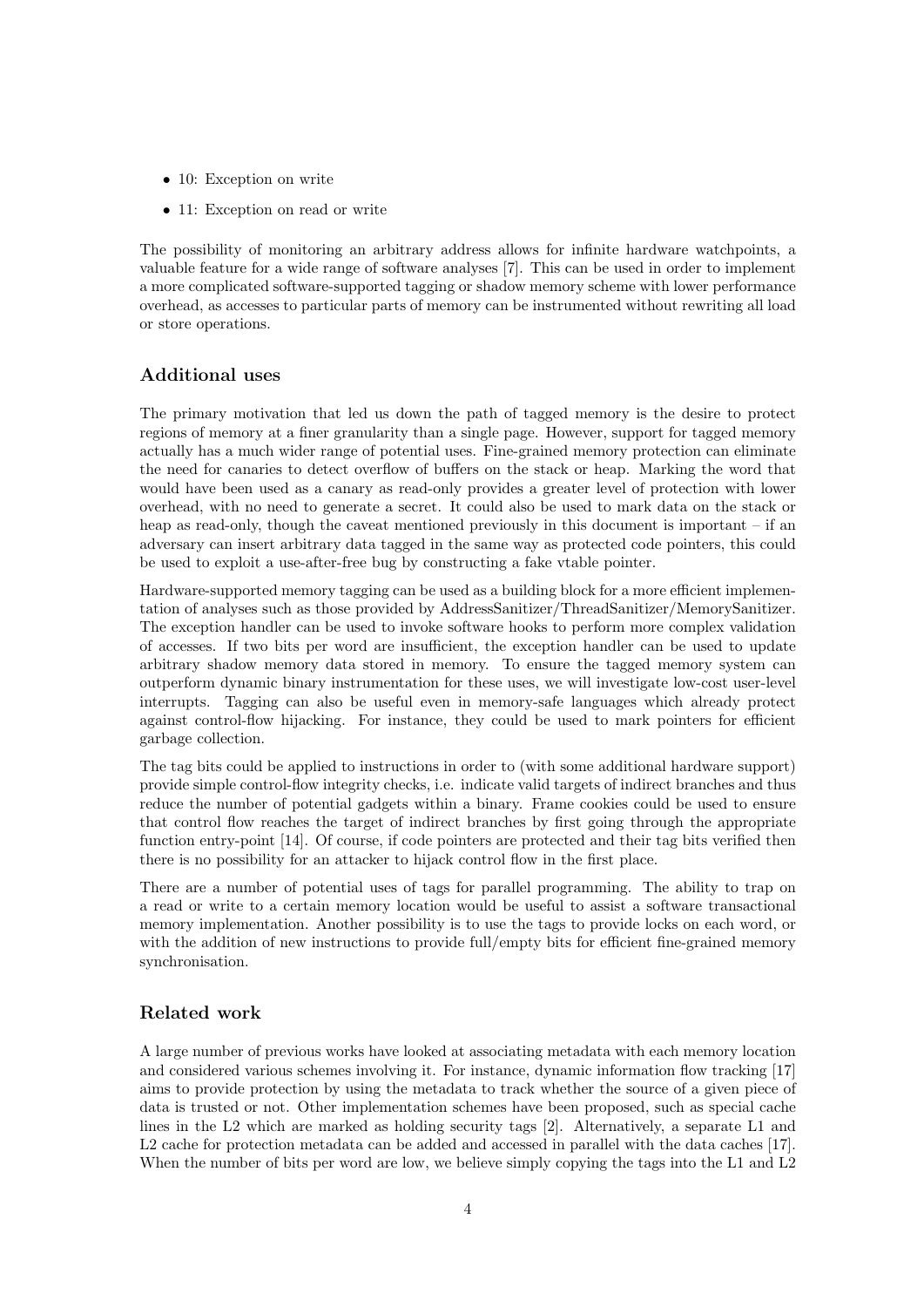by extending the cache lines offers the lowest overhead implementation option. Other works have proposed reconfigurable hardware to help implement metadata updates and arbitrary analyses [5].

#### Future work

We are now in the process of implementing this proposed scheme and investigating some of the parameters in the design space. We intend to experiment with the size of the tag cache and explore the effects of changing the number of bits per word in order to quantify their costs. Although we will be looking at a number of uses of tagged memory ourselves, we expect that the research and developer community at large will explore use-cases that we did not anticipate. The aim is therefore to produce a flexible implementation rather than one dedicated to a single purpose.

### Minion cores

Figure 1 shows a strawman design for the first test chip, which we include to provoke discussion. The system contains two superscalar RISC-V cores and a larger number of smaller RISC-V cores or "minions". The minion cores have direct access to external I/O pins through a thin layer of logic or "I/O shim" which gives hardware support for basic tasks such as shifting data in or out efficiently.

We foresee minion cores fulfilling a number of different roles while helping to reduce the overall complexity of the SoC. We expect initial test chips will contain 4-8 minion cores, but could imagine this number increasing to provide a general-purpose parallel compute resource.

- Minions will enable the creation of software-defined I/O interfaces. The aim is to add significant flexibility to the design. The inefficiencies of crude bit-banging implementations will be avoided by providing additional hardware support in the I/O shim to reduce the number of low-level operations and the need to constantly poll inputs. Specialised ISA extensions will also aid the minions, e.g. by providing low-cost precise timing support. The ideal division of support between ISA and shim is currently under investigation.
- The minion cores may be used to pre-process data to reduce the work that must be done by the main cores, providing a higher-level interface. This could also involve adding support for quality-of-service controls or command validation according to a security policy in order to better support efficient access to a device from a virtualized guest or from user-level code. Minions can also be employed to monitor  $I/O$  and only wake the main cores when necessary. Appropriate power domains will be provided to ensure that the monitoring of I/Os will consume minimal power. One minion core could have responsibility for booting or waking up the rest of the SoC, having its own power island. This is much like the power management core included in many SoCs, except the RISC-V minion is programmable, documented, and exposed to the chip user in the same way as all other on-chip resources. It also has the advantage of potentially having access to the full memory and peripheral space of the machine.
- The provision of dedicated low-latency interconnect, such as register-mapped FIFOs, between the main cores and the minions would allow work to be off-loaded at a fine granularity. One application of using the minions in this helper-core role would be to implement more complex security policies or run-time checks. It may be worthwhile to support the communication of additional information (e.g. mispredicted branches, cache misses etc.) to aid such schemes.
- There are also security applications for minions, particularly in the case where each one has space in main memory which the application cores are not able to access. This pro-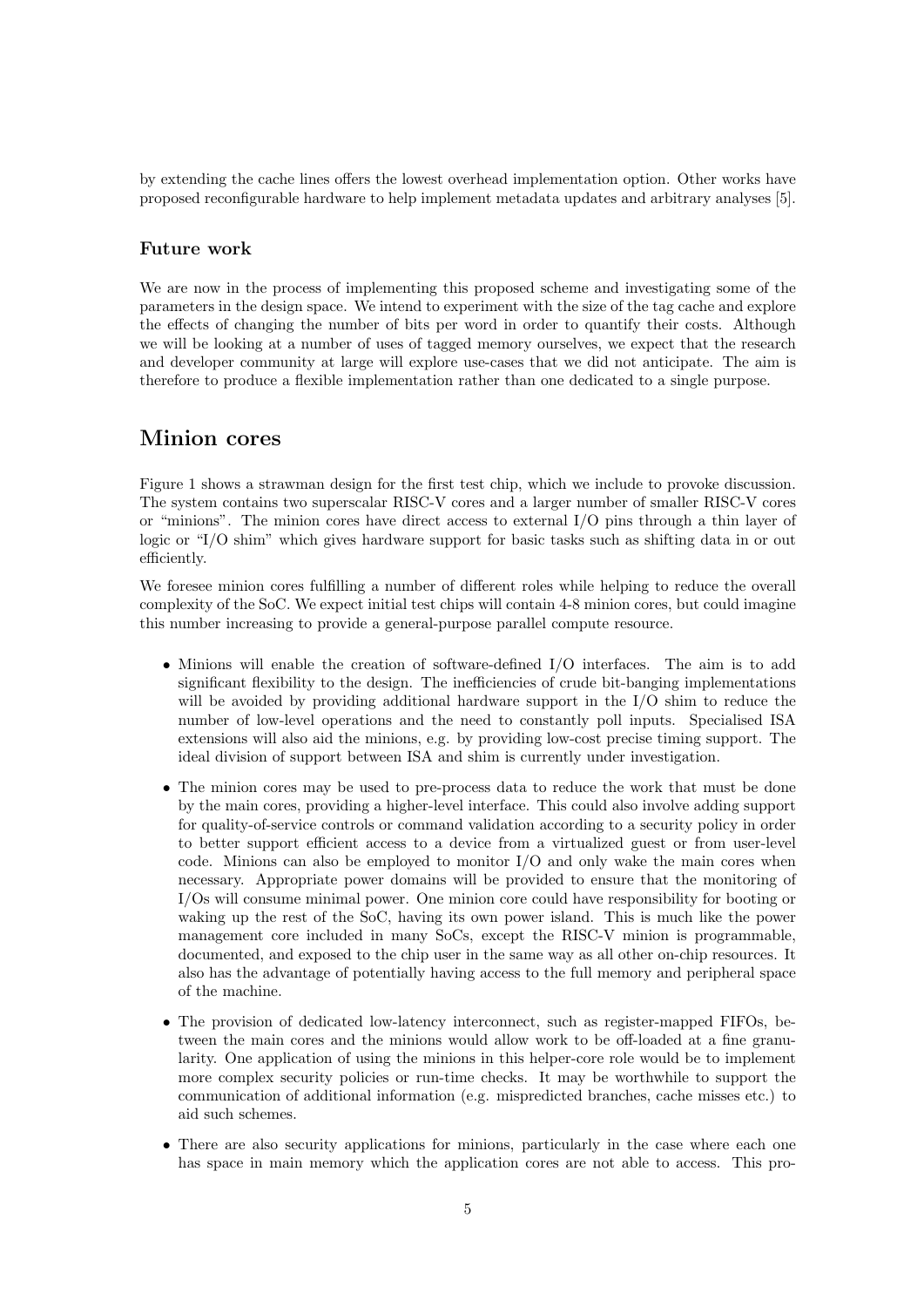

Figure 1: Strawman SoC for first test chip (2015). Two simple dual-issue RISC-V cores will act as the main processors. 4-8 minion cores will be provided. A direct connection to the I/O network aims to provide a simple way to prototype I/O devices and application-specific accelerators.

tection could be provided by the page table, or even through a small hard-coded memory allocation to each minion. The protected memory space could be used as a key-store, or to perform security-sensitive computations. Such hardware partitioning allows strong security guarantees with only a minimal software trusted computing base (TSB).

• Finally, minions may simply be used to run tasks that do not require the performance of the main cores. This can both reduce the main cores' load and help to reduce energy consumption and may be assisted by a low-latency communication mechanism between minion cores. Rather than adopting an additional ISA, lowRISC minions will implement the RISC-V integer base instruction set, with a small set of extensions to aid I/O and real-time related tasks.

Although we will first target relatively low-speed protocols such as SPI, I2C, I2C, or SDIO we are interested in pursuing implementations of more complex and higher speed protocols such as USB or Ethernet on minion cores. Moving even more functionality traditionally implemented using fixed-function hardware to programmable cores, such as the memory controller [3] would also be an interesting future direction.

Hardware support for I/O coherence will be provided. This will allow read and write requests from I/O devices to access data in the L1 and L2 caches if required, including support for coherent  $(L1/L2)$ , non-coherent  $(L2)$  and uncached (straight to main memory) requests. We aim to include an IOMMU on the test chip if time permits. The I/O network includes a high speed off-chip interface for connection to an FPGA for prototyping purposes. With sufficient support in the coherency mechanism, this could also be used for building a system involving multiple coherent lowRISC SoCs.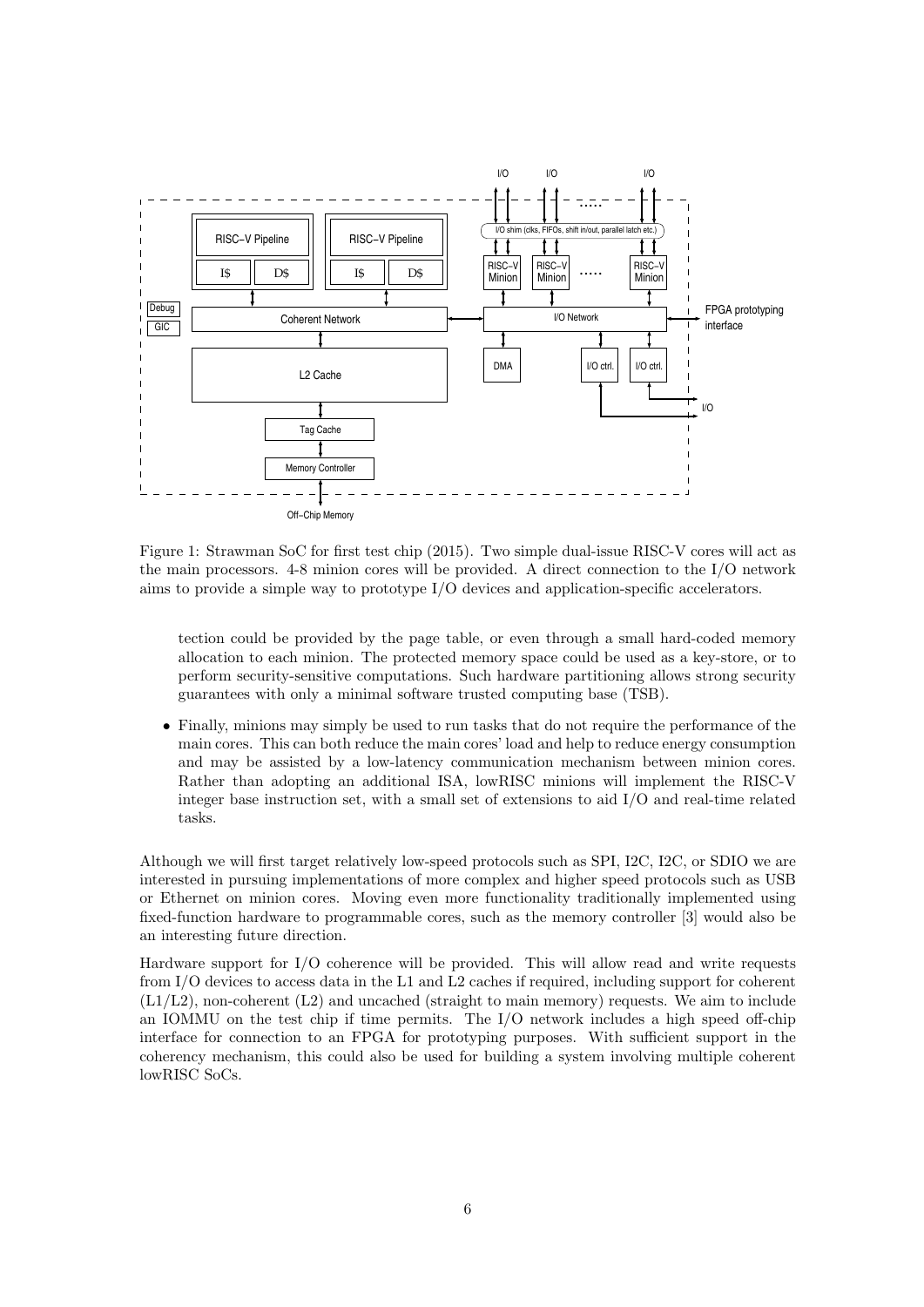#### Related work

Numerous microcontrollers and SoCs offer some form of programmable peripheral coprocessor. This provides the ability to create software-defined peripherals and reduce interrupt load on the main processor. Other interesting designs provide large numbers of simple cores or multithreaded processors with deterministic timing that can be dedicated to I/O related tasks, e.g. XMOS [11], GreenArrays [8] the Ubicom IP 3000 family of processors [6], or the Time Processor Unit (TPU) in the Motorola MC68332 [12].

A number of TI processors provide support for soft-peripherals in the form of Programmable Real-time Units (PRUs) [10]. For example, the BeagleBone Black development board is powered by a TI Sitara processor that provides 2 x 200MHz, 32-bit PRUs. Larger TI SoCs provide 4 PRUs. The PRUs provide deterministic real-time processing and direct, low-latency, access to I/Os. The PRUs are supported by a GPIO module that provides 28-bit shift in/out and 16-bit parallel latch on external signal support. Low-level interaction with the MII interfaces is also provided to support EtherNet/IP [16]. PRUs have their own ISA and can be programmed using TI's PRU C Compiler.

The idea of devoting cores to I/O is also adopted in low-cost multicore microcontroller designs. The NXP LPC4300 family marries an ARM Cortex-M4 processor with a Cortex-M0 for this purpose.

#### References

- [1] P. Akritidis. "Cling: A Memory Allocator to Mitigate Dangling Pointers". In: Proceedings of the 19th USENIX Conference on Security. USENIX Security'10. Washington, DC: USENIX Association, 2010, pp. 12–12.
- [2] D. Arora et al. "Architectural Support for Run-Time Validation of Program Data Properties". In: Very Large Scale Integration (VLSI) Systems, IEEE Transactions on 15.5 (May 2007), pp. 546–559.
- [3] M. N. Bojnordi and E. Ipek. "PARDIS: A Programmable Memory Controller for the DDRx Interfacing Standards". In: Proceedings of the 39th Annual International Symposium on Computer Architecture. ISCA '12. Portland, Oregon: IEEE Computer Society, 2012, pp. 13– 24.
- [4] CVE-2014-6271. National Vulnerability Database. http://web.nvd.nist.gov/view/vuln/ detail?vulnId=CVE-2014-6271. Sept. 2014.
- [5] U. Dhawan et al. "PUMP: A Programmable Unit for Metadata Processing". In: Proceedings of the Third Workshop on Hardware and Architectural Support for Security and Privacy. HASP '14. Minneapolis, Minnesota: ACM, 2014, 8:1–8:8.
- [6] D. Foland. "Ubicom MASI wireless network processor". In: Proc. of the 15th HotChips Conference. Aug. 2003.
- [7] J. L. Greathouse et al. "A Case for Unlimited Watchpoints". In: Proceedings of the Seventeenth International Conference on Architectural Support for Programming Languages and Operating Systems. ASPLOS XVII. London, England, UK: ACM, 2012, pp. 159–172.
- GreenArrays. Product brief: GreenArrays Architecture. http://www.greenarraychips. com/home/documents/greg/PB002-100822-GA-Arch.pdf. 2010.
- [9] R. Kumar et al. "Single-ISA Heterogeneous Multi-Core Architectures: The Potential for Processor Power Reduction". In: Proc. of IEEE/ACM Intl. Symp. on Microarchitecture (MI-CRO). 2003.
- [10] G. Martinez and G. Maur. Programmable Real-Time Unit (PRU) Exending Functionality of Existing SoCs. http://www.ti.com/lit/wp/spry136a/spry136a.pdf. 2011.